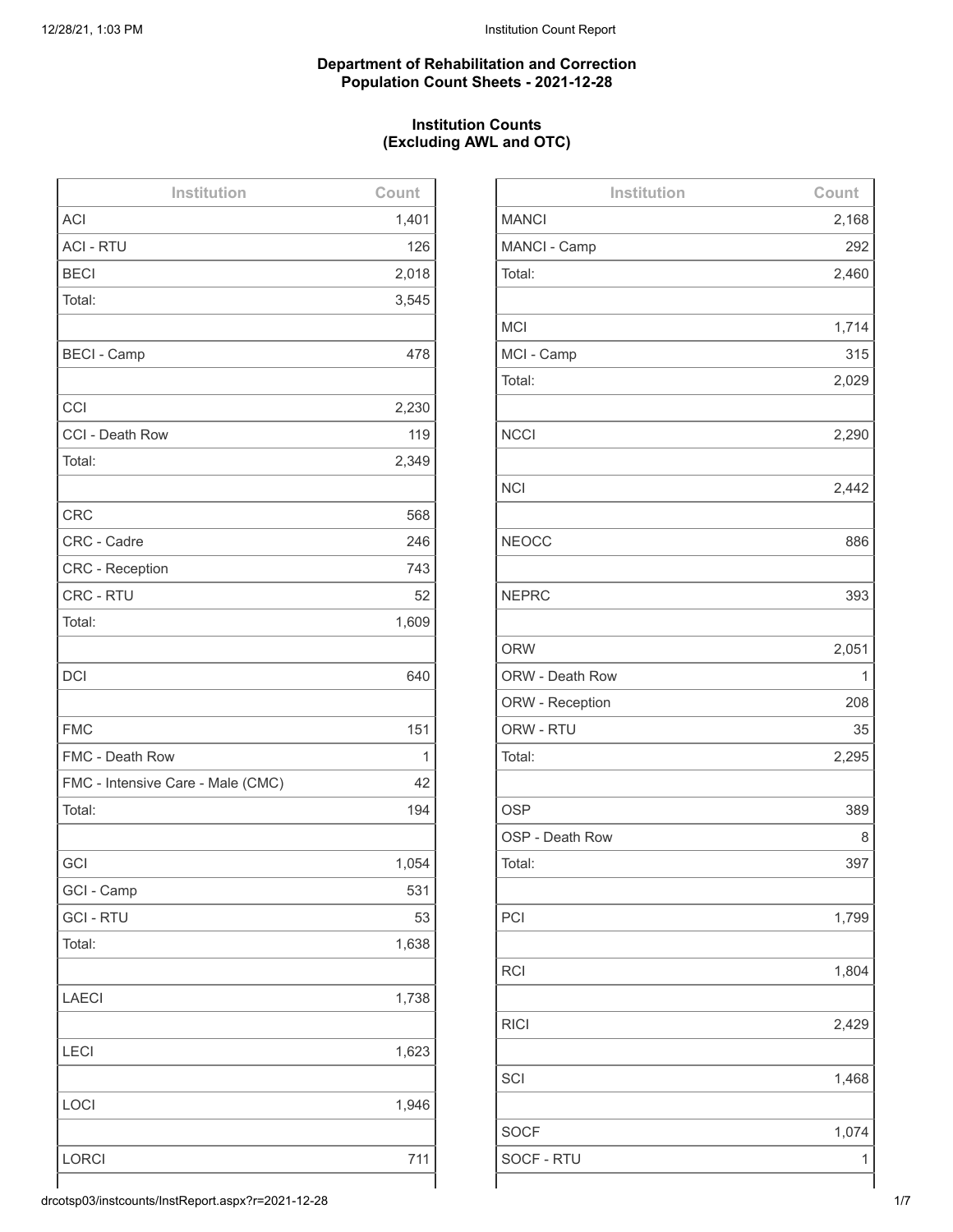| <b>LORCI - Cadre</b>     | 223   |
|--------------------------|-------|
| <b>LORCI - Reception</b> | 132   |
| Total:                   | 1,066 |
|                          |       |
| <b>MACI</b>              | 634   |
| MACI - Minimum           | 1,262 |
| Total:                   | 1,896 |

#### 12/28/21, 1:03 PM **Institution Count Report**

|                  | <b>Total Population:</b> | 43,534 |
|------------------|--------------------------|--------|
|                  |                          |        |
| Total:           |                          | 1,021  |
| <b>WCI - RTU</b> |                          | 29     |
| <b>WCI</b>       |                          | 992    |
|                  |                          |        |
| Total:           |                          | 663    |
| <b>TOCI - PC</b> |                          | 125    |
| <b>TOCI</b>      |                          | 538    |
|                  |                          |        |
| Total:           |                          | 1,361  |
| TCI - Camp       |                          | 324    |
| <b>TCI</b>       |                          | 1,037  |
|                  |                          |        |
| Total:           |                          | 1,075  |

\* The Total Population includes 30 Offenders with Reason Codes 30 & 31. \*\* The Total Population includes 29 Offenders with Reason Code 0A.

# **Male Population by Security Level (Include AWL and Exclude OTC)**

|                        | <b>Total Male</b> | 40,138      | 425          | 301      | 40,262 |
|------------------------|-------------------|-------------|--------------|----------|--------|
| <b>Total Death Row</b> |                   | 131         | $\mathbf{0}$ | 0        | 131    |
| Total Level 1          |                   | 13,655      | 126          | 67       | 13,714 |
| Total Level 2          |                   | 15,374      | 163          | 115      | 15,422 |
| Total Level 3          |                   | 8,839       | 119          | 107      | 8,851  |
| Total Level 4          |                   | 1,028       | 9            | 5        | 1,032  |
| <b>Total Level E</b>   |                   | 1,111       | 8            |          | 1,112  |
| <b>Security Level</b>  |                   | <b>Body</b> | <b>AWL</b>   | $(-OTC)$ | Total  |
|                        |                   |             |              |          |        |

# **Female Population by Institution (Include AWL and Exclude OTC)**

|                        | <b>Total Female</b> | 3,333       | 42          | 24             | 3,351 |
|------------------------|---------------------|-------------|-------------|----------------|-------|
| ORW - RTU              |                     | 35          | $\Omega$    | $\Omega$       | 35    |
| ORW - Reception        |                     | 208         | 6           | 3              | 211   |
| <b>ORW - Death Row</b> |                     |             | $\Omega$    | 0              |       |
| <b>ORW</b>             |                     | 2,051       | 28          | 19             | 2,060 |
| <b>NEPRC</b>           |                     | 393         | 3           | 0              | 396   |
| <b>FMC</b>             |                     | 6           | $\mathbf 0$ | 0              | 6     |
| DCI                    |                     | 639         | 5           | $\overline{2}$ | 642   |
| Institution            |                     | <b>Body</b> | <b>AWL</b>  | $(-OTC)$       | Total |
|                        |                     |             |             |                |       |

| <b>Total Population:</b> | 43,471 | 467 | 325 | 43,613 |
|--------------------------|--------|-----|-----|--------|
|--------------------------|--------|-----|-----|--------|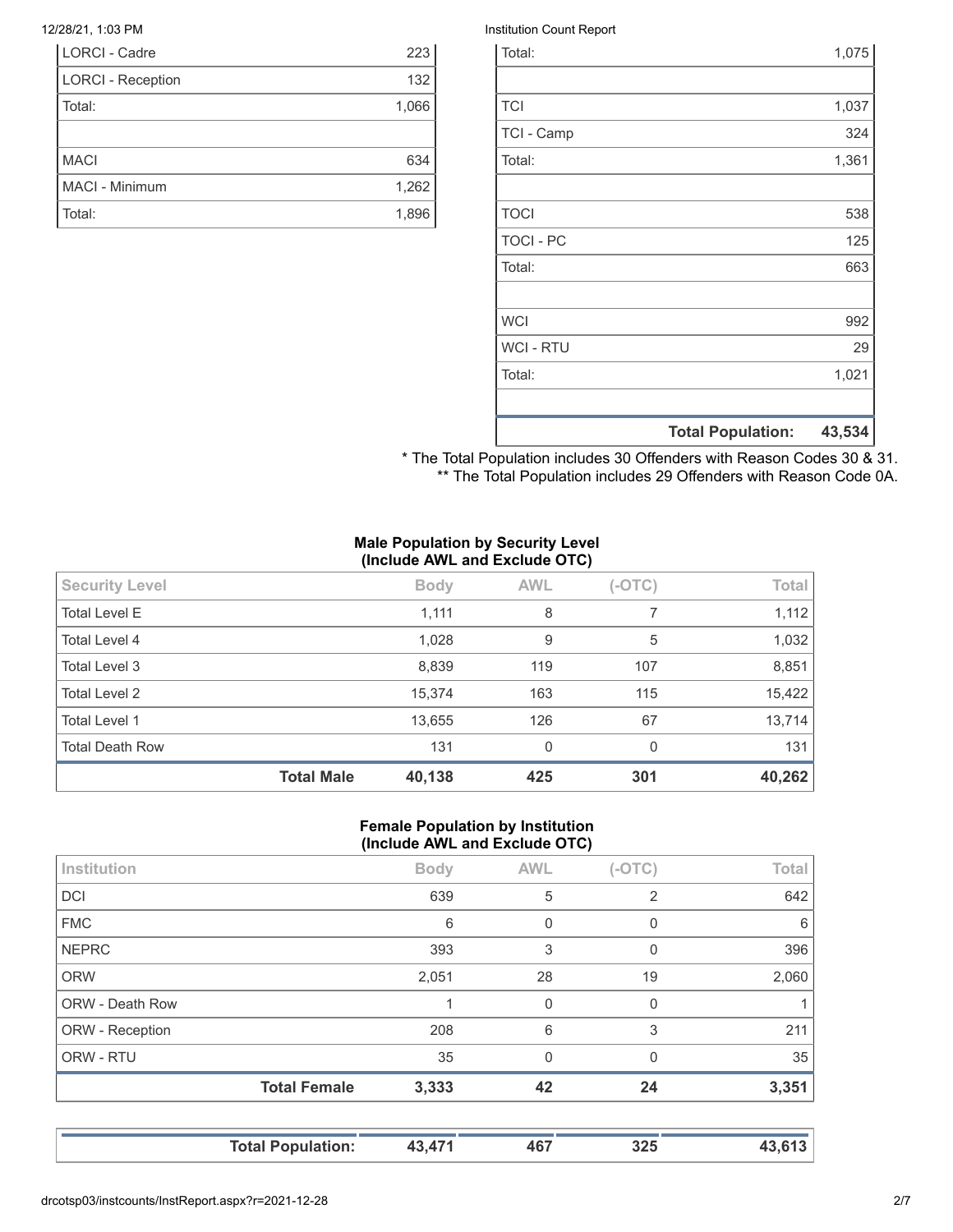| Male Population by Institution: Security Level 5 and E |
|--------------------------------------------------------|
| (Include AWL and Exclude OTC)                          |

| Institution                 |                      | <b>Body</b>               | $\mathsf{AWL}\xspace$ | $(-OTC)$            | Total                     |
|-----------------------------|----------------------|---------------------------|-----------------------|---------------------|---------------------------|
| ACI                         |                      | $\ensuremath{\mathsf{3}}$ | $\mathbf 0$           | $\mathbf 0$         | $\ensuremath{\mathsf{3}}$ |
| CRC                         |                      | $\sqrt{3}$                | $\mbox{O}$            | $\mathbf 0$         | $\ensuremath{\mathsf{3}}$ |
| CRC - RTU                   |                      | $\,6\,$                   | $\mathbf 0$           | $\mathbf 0$         | $\,6\,$                   |
| ${\sf FMC}$                 |                      | $\mathbf{1}$              | $\mathbf 0$           | $\mathbf 0$         | $\mathbf{1}$              |
| LECI                        |                      | 16                        | $\mathbf 0$           | $\mathbf 0$         | $16\,$                    |
| LOCI                        |                      | $\mathbf{1}$              | $\mathbf{1}$          | $\mathbf{1}$        | $\mathbf{1}$              |
| LORCI                       |                      | $\mathbf{1}$              | $\mathbf 0$           | $\mathbf 0$         | $\mathbf{1}$              |
| <b>MACI</b>                 |                      | 16                        | $\mathbf 0$           | $\mathbf 0$         | $16\,$                    |
| <b>MANCI</b>                |                      | 18                        | $\mathbf 0$           | $\mathbf 0$         | $18\,$                    |
| MCI                         |                      | $\sqrt{3}$                | $\mathbf 0$           | $\mathbf 0$         | $\sqrt{3}$                |
| OSP                         |                      | 304                       | $\sqrt{2}$            | $\sqrt{2}$          | 304                       |
| <b>RCI</b>                  |                      | 38                        | $\mathsf{O}\xspace$   | $\mathbf 0$         | $38\,$                    |
| <b>RICI</b>                 |                      | $\sqrt{4}$                | $\mathbf 0$           | $\mathsf{O}\xspace$ | $\overline{4}$            |
| $\ensuremath{\mathsf{SCI}}$ |                      | $\mathbf{1}$              | $\mbox{O}$            | $\mathbf 0$         | $\mathbf{1}$              |
| SOCF                        |                      | 534                       | $\sqrt{4}$            | $\sqrt{3}$          | 535                       |
| <b>TCI</b>                  |                      | 18                        | $\mathsf{O}\xspace$   | $\mathsf{O}\xspace$ | 18                        |
| <b>TOCI</b>                 |                      | 126                       | $\mathbf{1}$          | $\mathbf{1}$        | 126                       |
| <b>TOCI - PC</b>            |                      | $\overline{2}$            | $\mathbf 0$           | $\mathbf 0$         | $\mathbf 2$               |
| WCI                         |                      | 11                        | $\mathbf 0$           | $\mathbf 0$         | 11                        |
| WCI - RTU                   |                      | $\sqrt{5}$                | $\mathsf{O}\xspace$   | $\mathbf 0$         | $\,$ 5 $\,$               |
|                             | <b>Total Level 5</b> | 1,111                     | ${\bf 8}$             | $\overline{7}$      | 1,112                     |

# **Male Population by Institution: Security Level 4 (Include AWL and Exclude OTC)**

| Institution                       | <b>Body</b>               | <b>AWL</b>       | $(-OTC)$       | Total          |
|-----------------------------------|---------------------------|------------------|----------------|----------------|
| ACI                               | $\overline{4}$            | $\boldsymbol{0}$ | 0              | $\overline{4}$ |
| CRC                               | 4                         | 0                | 0              | $\overline{4}$ |
| CRC - Reception                   | $\overline{2}$            | 0                | 0              | $\overline{2}$ |
| CRC - RTU                         | 10                        | 0                | 0              | 10             |
| <b>FMC</b>                        | 1                         | 0                | 0              | 1              |
| FMC - Intensive Care - Male (CMC) |                           | 0                | 0              |                |
| <b>LORCI</b>                      | 16                        | 0                | 0              | 16             |
| <b>LORCI - Reception</b>          | $\ensuremath{\mathsf{3}}$ | 0                | 0              | 3              |
| <b>MACI</b>                       | 12                        | $\mathbf 0$      | 0              | 12             |
| <b>OSP</b>                        | 58                        | 0                | 0              | 58             |
| <b>SOCF</b>                       | 497                       | $\overline{7}$   | $\overline{4}$ | 500            |
| SOCF - RTU                        | 1                         | 0                | 0              |                |
| <b>TOCI</b>                       | 398                       | $\overline{2}$   | 1              | 399            |
| TOCI - PC                         | 13                        | $\mathbf 0$      | 0              | 13             |

drcotsp03/instcounts/InstReport.aspx?r=2021-12-28 3/7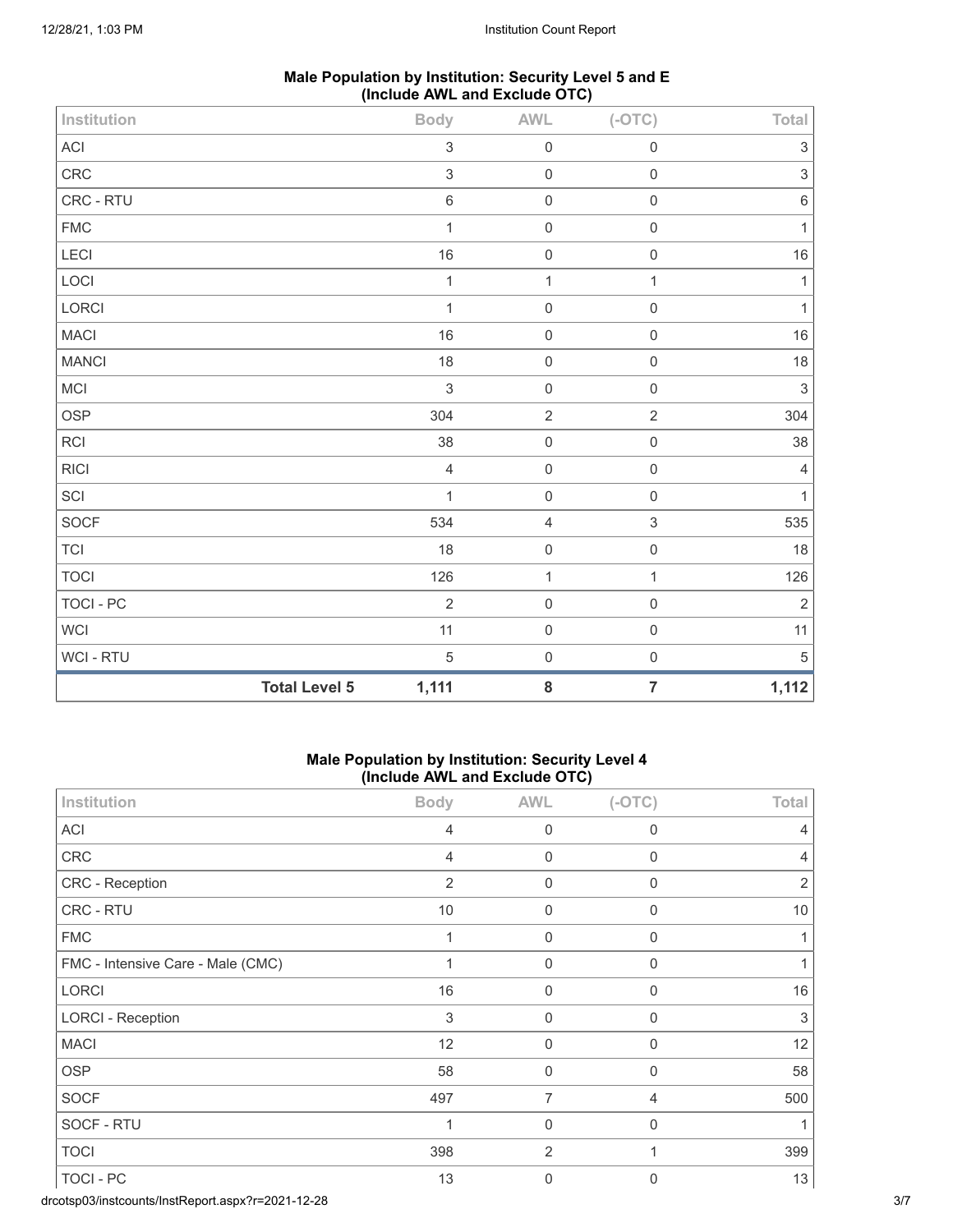# 12/28/21, 1:03 PM **Institution Count Report**

| <b>WCI-RTU</b> |                      |       |  |      |
|----------------|----------------------|-------|--|------|
|                | <b>Total Level 4</b> | 1,028 |  | .032 |

# **Male Population by Institution: Security Level 3 (Include AWL and Exclude OTC)**

| <b>Total Level 3</b>              | 8,839            | 119               | 107                 | 8,851            |
|-----------------------------------|------------------|-------------------|---------------------|------------------|
| WCI - RTU                         | 13               | $\mathbf 0$       | $\mathsf{O}\xspace$ | 13               |
| <b>WCI</b>                        | 795              | $\,6\,$           | $\overline{4}$      | 797              |
| <b>TOCI - PC</b>                  | 45               | $\mathbf 0$       | $\mathsf{O}\xspace$ | 45               |
| <b>TOCI</b>                       | $\boldsymbol{9}$ | $\mathbf{1}$      | $\mathbf{1}$        | $\boldsymbol{9}$ |
| TCI - Camp                        | $\mathbf 1$      | $\mathsf 0$       | $\mathsf{O}\xspace$ | $\mathbf{1}$     |
| <b>TCI</b>                        | 869              | $\mathfrak{S}$    | $\overline{2}$      | 870              |
| SOCF                              | 43               | $\mathbf 0$       | $\mathsf{O}\xspace$ | 43               |
| SCI                               | 16               | $\mathbf 0$       | $\mathsf{O}\xspace$ | 16               |
| <b>RICI</b>                       | $\,6\,$          | $\mathsf 0$       | $\mathsf{O}\xspace$ | $\,6\,$          |
| <b>RCI</b>                        | 1,499            | $\,6$             | $\sqrt{5}$          | 1,500            |
| PCI                               | 28               | $\sqrt{2}$        | $\mathbf{1}$        | 29               |
| <b>OSP</b>                        | 3                | $\mathbf 0$       | $\mathsf{O}\xspace$ | $\sqrt{3}$       |
| <b>NEOCC</b>                      | 475              | 11                | $10$                | 476              |
| <b>NCI</b>                        | 17               | $\mathbf 0$       | $\mathsf{O}\xspace$ | 17               |
| <b>NCCI</b>                       | 3                | $\mathbf 0$       | $\mathsf{O}\xspace$ | $\sqrt{3}$       |
| <b>MANCI</b>                      | 1,847            | $10$              | 8                   | 1,849            |
| <b>MACI</b>                       | 523              | $\sqrt{2}$        | $\overline{2}$      | 523              |
| <b>LORCI - Reception</b>          | 77               | $\sqrt{2}$        | $\sqrt{2}$          | 77               |
| LORCI<br><b>LORCI - Cadre</b>     | 327<br>82        | 36<br>$\mathbf 0$ | 35<br>$\mathsf 0$   | 328<br>82        |
| LOCI                              | $\overline{2}$   | $\mathbf 0$       | $\mathsf{O}\xspace$ | $\overline{2}$   |
| LECI                              | 1,266            | $\,6$             | $\mathbf 5$         | 1,267            |
| LAECI                             | 15               | $\mathbf{1}$      | $\mathbf{1}$        | 15               |
| GCI                               | $\overline{2}$   | $\mathbf 0$       | $\mathsf 0$         | $\sqrt{2}$       |
| FMC - Intensive Care - Male (CMC) | $\mathbf{1}$     | $\mathbf 0$       | $\mathsf{O}\xspace$ | 1                |
| <b>FMC</b>                        | 5                | $\mathbf 0$       | $\mathsf{O}\xspace$ | 5                |
| CRC - RTU                         | 36               | $\mathbf 0$       | $\mathsf{O}\xspace$ | 36               |
| CRC - Reception                   | 482              | $\,6\,$           | $\sqrt{5}$          | 483              |
| CRC - Cadre                       | 4                | $\mathbf 0$       | $\mathsf{O}\xspace$ | $\overline{4}$   |
| <b>CRC</b>                        | 320              | 26                | 25                  | 321              |
| CCI                               | 8                | $\mathbf 0$       | $\mathsf{O}\xspace$ | 8                |
| <b>BECI</b>                       | $\mathbf{1}$     | $\mathbf{1}$      | $\mathbf{1}$        | 1                |
| <b>ACI - RTU</b>                  | 1                | $\mathbf 0$       | $\mathsf{O}\xspace$ | 1                |
| <b>ACI</b>                        | 18               | $\mathbf 0$       | $\mathsf 0$         | 18               |
| Institution                       | <b>Body</b>      | <b>AWL</b>        | $(-OTC)$            | Total            |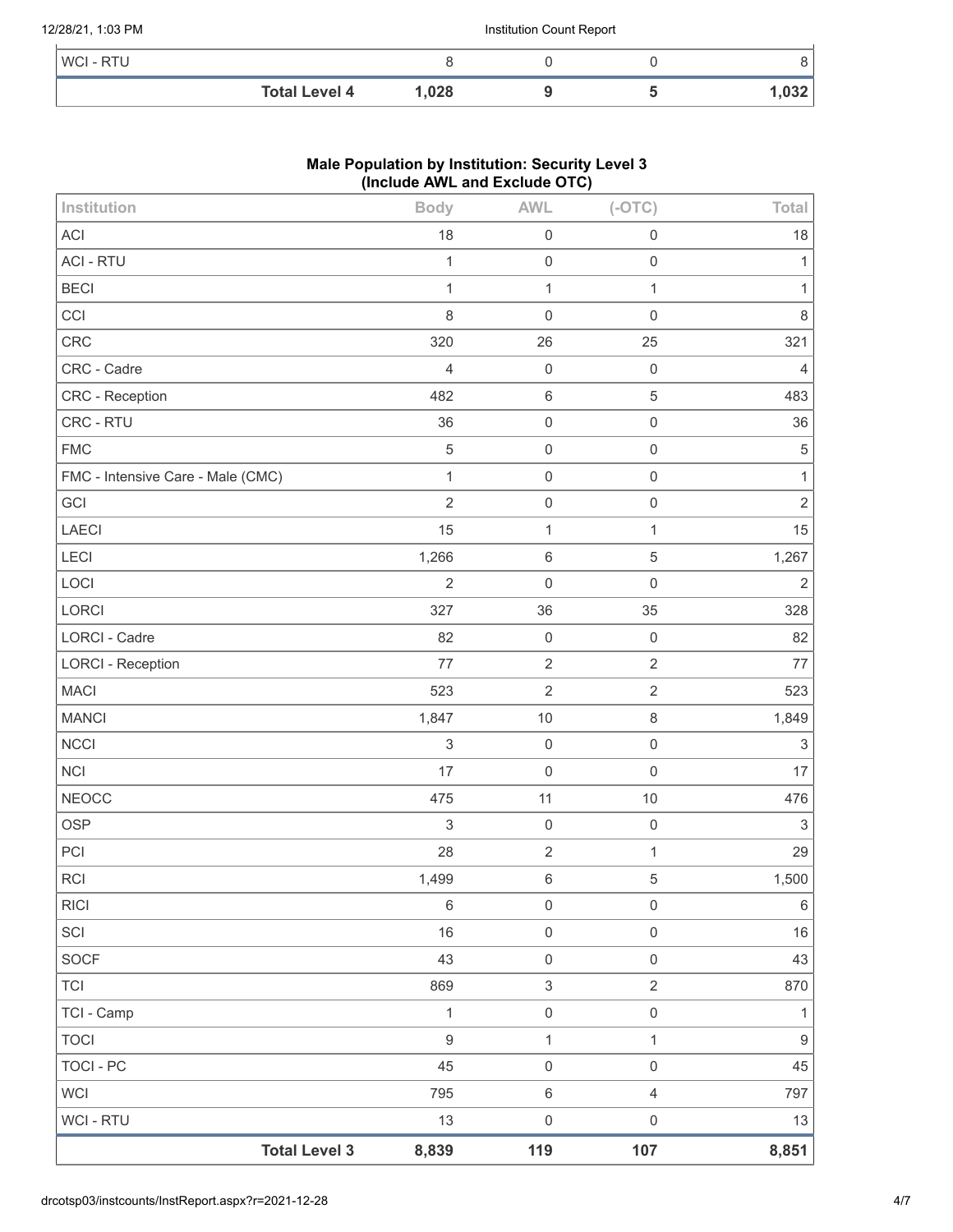# **Male Population by Institution: Security Level 2 (Include AWL and Exclude OTC)**

| Institution                       |                      | <b>Body</b>    | <b>AWL</b>          | $(-OTC)$            | Total          |
|-----------------------------------|----------------------|----------------|---------------------|---------------------|----------------|
| <b>ACI</b>                        |                      | 783            | $\,6\,$             | 3                   | 786            |
| <b>ACI - RTU</b>                  |                      | 100            | $\mathbf 0$         | $\mathsf{O}\xspace$ | 100            |
| <b>BECI</b>                       |                      | 1,313          | 12                  | 8                   | 1,317          |
| CCI                               |                      | 1,648          | 13                  | $\overline{7}$      | 1,654          |
| <b>CRC</b>                        |                      | 95             | $\boldsymbol{9}$    | $\overline{7}$      | 97             |
| CRC - Cadre                       |                      | 212            | $\mathbf 0$         | $\mathsf{O}\xspace$ | 212            |
| CRC - Reception                   |                      | 123            | $\mathbf 0$         | $\mathsf{O}\xspace$ | 123            |
| DCI                               |                      | 1              | $\mathbf 0$         | $\mathsf{O}\xspace$ | 1              |
| <b>FMC</b>                        |                      | 11             | $\mathbf 5$         | $\mathsf{O}\xspace$ | 16             |
| FMC - Intensive Care - Male (CMC) |                      | 10             | $\mathbf 0$         | $\mathsf 0$         | 10             |
| GCI                               |                      | 545            | $\sqrt{2}$          | $\mathbf{1}$        | 546            |
| <b>GCI-RTU</b>                    |                      | 42             | $\mathbf 0$         | $\mathsf{O}\xspace$ | 42             |
| LAECI                             |                      | 985            | 17                  | 15                  | 987            |
| LECI                              |                      | 341            | $\mathbf 0$         | $\mathsf{O}\xspace$ | 341            |
| LOCI                              |                      | 974            | 8                   | $\overline{4}$      | 978            |
| LORCI                             |                      | 118            | 10                  | 10                  | 118            |
| LORCI - Cadre                     |                      | 53             | $\mathbf 0$         | $\mathsf{O}\xspace$ | 53             |
| <b>LORCI - Reception</b>          |                      | 37             | $\mathbf 0$         | $\mathsf{O}\xspace$ | 37             |
| <b>MACI</b>                       |                      | 83             | $\mathbf 0$         | $\mathsf{O}\xspace$ | 83             |
| <b>MANCI</b>                      |                      | 268            | $\mathbf{1}$        | $\mathbf{1}$        | 268            |
| MCI                               |                      | 1,173          | 14                  | $\overline{7}$      | 1,180          |
| <b>NCCI</b>                       |                      | 857            | 8                   | 6                   | 859            |
| <b>NCI</b>                        |                      | 1,381          | 14                  | 10                  | 1,385          |
| <b>NEOCC</b>                      |                      | 410            | 12                  | 12                  | 410            |
| PCI                               |                      | 986            | $\overline{4}$      | $\sqrt{2}$          | 988            |
| <b>RCI</b>                        |                      | 266            | $\sqrt{2}$          | $\overline{2}$      | 266            |
| <b>RICI</b>                       |                      | 1,312          | 15                  | 13                  | 1,314          |
| SCI                               |                      | 928            | 11                  | $\overline{7}$      | 932            |
| <b>TCI</b>                        |                      | 127            | $\mathbf 0$         | $\mathsf{O}\xspace$ | 127            |
| TCI - Camp                        |                      | $\overline{2}$ | $\mathbf 0$         | $\mathsf{O}\xspace$ | $\sqrt{2}$     |
| <b>TOCI</b>                       |                      | 5              | $\mathbf 0$         | $\mathsf 0$         | $\overline{5}$ |
| <b>TOCI - PC</b>                  |                      | 65             | $\mathsf{O}\xspace$ | $\mathsf{O}\xspace$ | 65             |
| <b>WCI</b>                        |                      | 120            | $\mathsf 0$         | $\mathsf{O}\xspace$ | 120            |
|                                   | <b>Total Level 2</b> | 15,374         | 163                 | 115                 | 15,422         |

# **Male Population by Institution: Security Level 1 (Include AWL and Exclude OTC)**

| Institution | <b>Body</b> | AWL | $(-OTC)$ | Total |
|-------------|-------------|-----|----------|-------|
|             |             |     |          |       |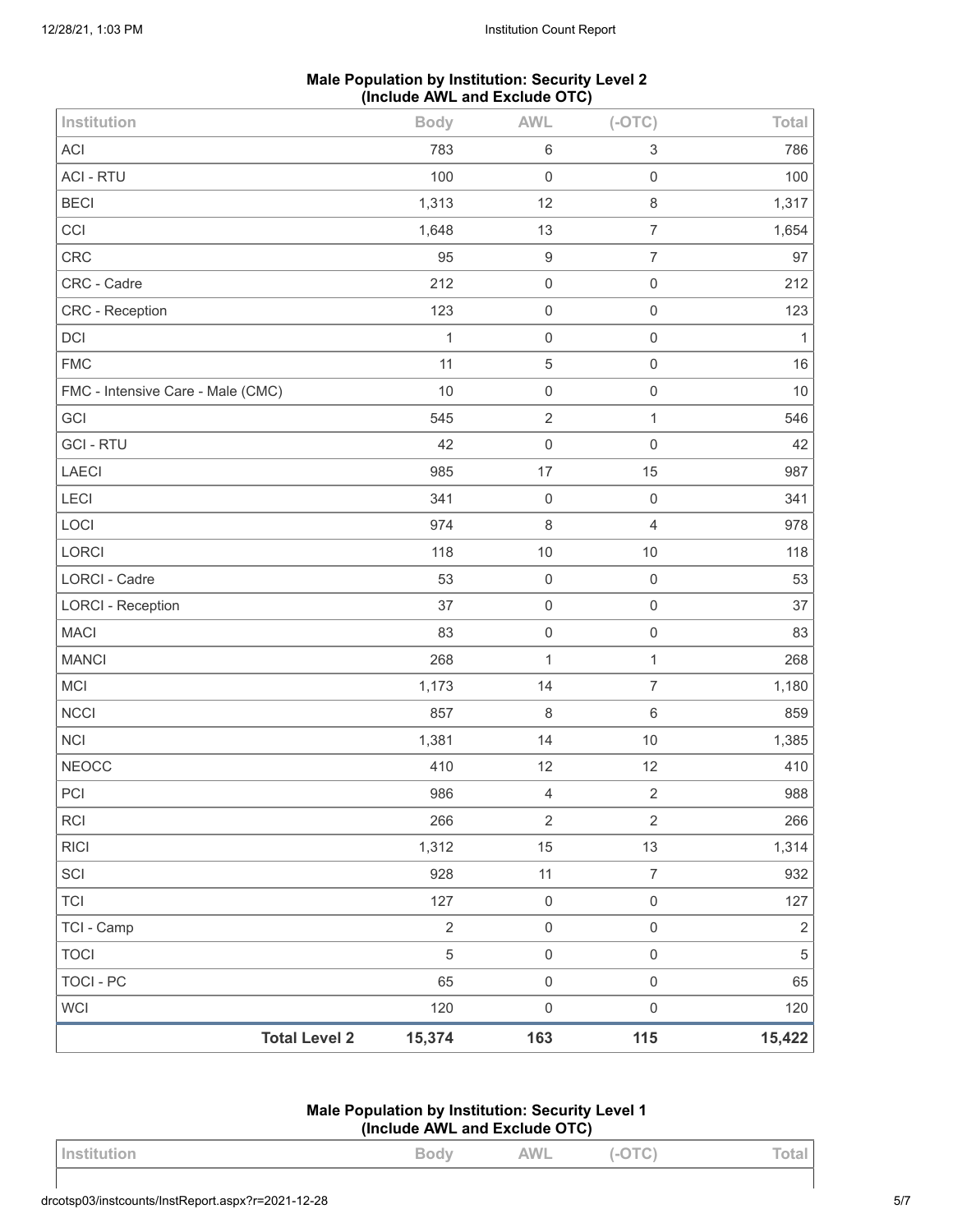| <b>Total Level 1</b>              | 13,655 | 126                           | 67                  | 13,714 |
|-----------------------------------|--------|-------------------------------|---------------------|--------|
| <b>WCI</b>                        | 66     | $\mathsf 0$                   | $\mathsf 0$         | 66     |
| TCI - Camp                        | 321    | $\mathsf{O}\xspace$           | $\mathsf{O}\xspace$ | 321    |
| <b>TCI</b>                        | 23     | $\overline{2}$                | $\mathsf 0$         | 25     |
| SCI                               | 523    | $\overline{4}$                | $\mathsf 0$         | 527    |
| <b>RICI</b>                       | 1,107  | $\,6\,$                       | $\sqrt{2}$          | 1,111  |
| PCI                               | 785    | 13                            | $\overline{4}$      | 794    |
| <b>OSP</b>                        | 24     | $\mathbf{1}$                  | $\mathbf{1}$        | 24     |
| <b>NEOCC</b>                      | 1      | $\mathbf 0$                   | $\mathbf 0$         | 1      |
| <b>NCI</b>                        | 1,043  | $\overline{7}$                | 3                   | 1,047  |
| <b>NCCI</b>                       | 1,430  | $\boldsymbol{9}$              | 5                   | 1,434  |
| MCI - Camp                        | 315    | $\mathsf{O}\xspace$           | $\mathsf{O}\xspace$ | 315    |
| <b>MCI</b>                        | 538    | $\,6\,$                       | $\overline{2}$      | 542    |
| MANCI - Camp                      | 292    | $\mathsf{O}\xspace$           | $\mathsf{O}\xspace$ | 292    |
| <b>MANCI</b>                      | 35     | $\,$ 5 $\,$                   | $\overline{2}$      | 38     |
| MACI - Minimum                    | 1,262  | 10                            | $\overline{7}$      | 1,265  |
| <b>LORCI - Reception</b>          | 14     | $\mathsf{O}\xspace$           | $\mathsf{O}\xspace$ | 14     |
| <b>LORCI - Cadre</b>              | 88     | $\mathsf{O}\xspace$           | $\mathsf 0$         | 88     |
| <b>LORCI</b>                      | 249    | $\overline{7}$                | $\overline{7}$      | 249    |
| LOCI                              | 969    | $\,8\,$                       | $\overline{2}$      | 975    |
| <b>LAECI</b>                      | 738    | 10                            | $\,6\,$             | 742    |
| <b>GCI-RTU</b>                    | 11     | $\mathsf{O}\xspace$           | $\mathsf{O}\xspace$ | 11     |
| GCI - Camp                        | 531    | $\mathsf{O}\xspace$           | $\mathsf{O}\xspace$ | 531    |
| <b>GCI</b>                        | 507    | $\boldsymbol{9}$              | $\,6\,$             | 510    |
| FMC - Intensive Care - Male (CMC) | 30     | $\mathsf{O}\xspace$           | $\mathsf{O}\xspace$ | 30     |
| <b>FMC</b>                        | 127    | $\mathbf{1}$                  | $\mathsf{O}\xspace$ | 128    |
| CRC - Reception                   | 130    | $\overline{2}$                | $\overline{2}$      | 130    |
| CRC - Cadre                       | 30     | $\mathsf{O}\xspace$           | $\mathsf{O}\xspace$ | 30     |
| <b>CRC</b>                        | 92     | 5                             | $\sqrt{5}$          | 92     |
| CCI                               | 574    | $\,$ 3 $\,$                   | $\overline{2}$      | 575    |
| <b>BECI - Camp</b>                | 478    | 1                             | 1                   | 478    |
| <b>BECI</b>                       | 704    | $\boldsymbol{9}$              | $\,$ 5 $\,$         | 708    |
| <b>ACI - RTU</b>                  | 25     | $\mathsf{O}\xspace$           | $\mathsf{O}\xspace$ | 25     |
| 12/28/21, 1:03 PM<br><b>ACI</b>   | 593    | Institution Count Report<br>8 | 5                   | 596    |

| <b>High Offender ID's</b>             |         |  |  |  |
|---------------------------------------|---------|--|--|--|
| <b>Correctional Reception Center:</b> | A796247 |  |  |  |
| Lorain Correctional Institution:      | A796197 |  |  |  |
| Ohio Reformatory for Women:           | W108495 |  |  |  |